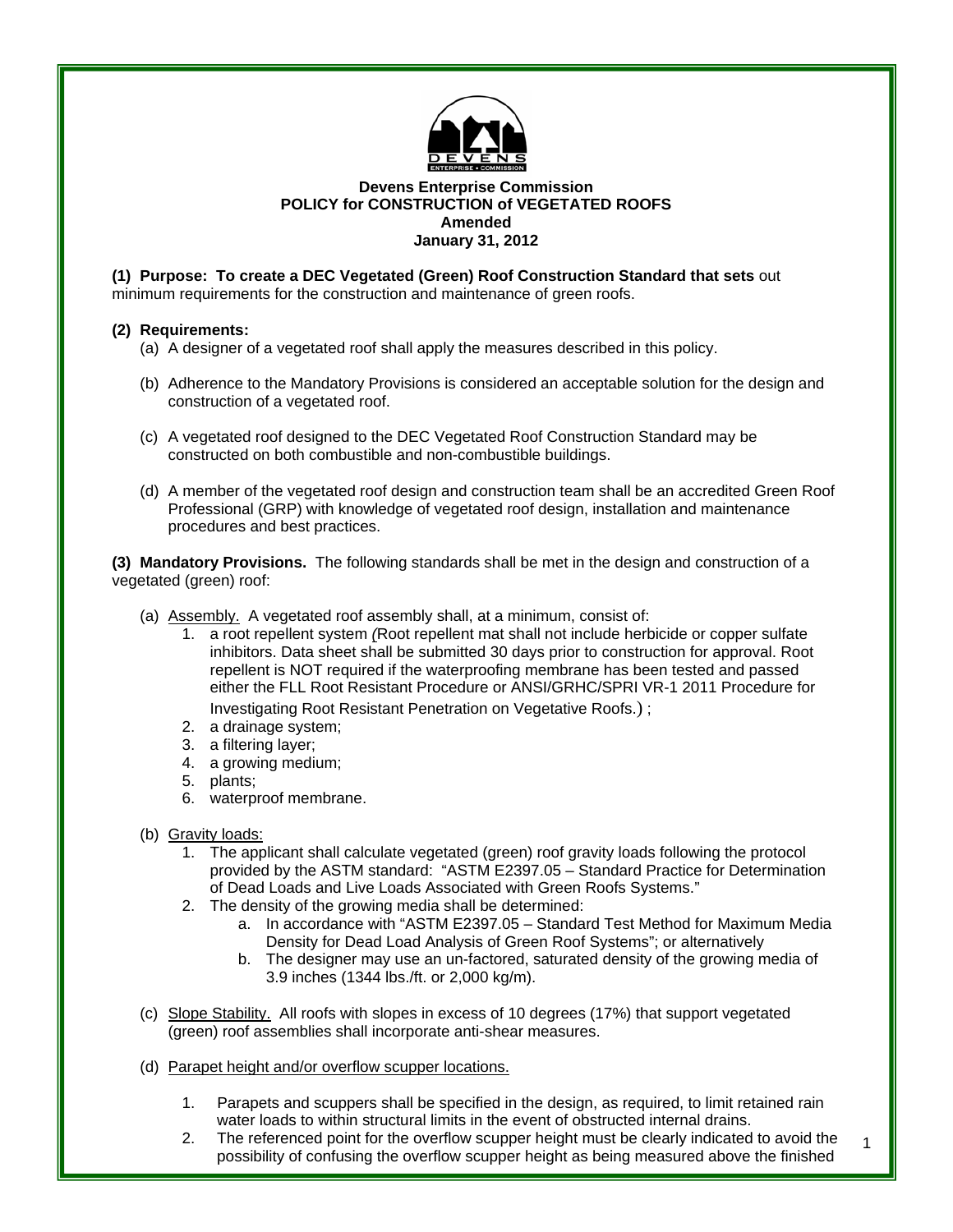green surface or other layer above the waterproofing resulting in higher water load than accounted for by the design as indicated in the sketch below.

- (e) Wind uplift. The applicant shall provide a report, stamped by an engineer, providing that the roof meets ANSI/SPRI RP-14 Wind Design Standards for Vegetative Roofing Systems approved 6/3/2010. The intent of the report is to illustrate that wind uplift pressures are being designed for (including a description of how the pressures were determined), and describing how the design addresses these pressures.
- (f) Fire safety. Where roof penetrations, intersecting walls, parapets, upturns or mechanical equipment are clad with combustible materials the design shall include a vegetation-free border zone abutting such features and the vegetation-free border shall be equal to the vegetation height at maturity but in no case be less than 1.5 ft. (0.5m). The applicant shall provide a report stating how the roof design meets ANSI/SPRI VF-1 External Design Standard for Vegetative Roofs approved 1-29-2010.
- (g) Occupancy and safety. The applicant shall state, in a vegetated roof declaration form and the vegetated roof application, the use of the roof and whether or not it will be accessible to the public.
- (h) Waterproofing.
	- 1. The waterproofing membrane must have been tested and passed either the FLL Root Resistant Procedure or ANSI/GRHC/SPRI VR-1 2011 Procedure for Investigating Root Resistant Penetration on Vegetative Roofs. The waterproofing membrane must have a documented track record in green roof construction with supporting projects in the New England area.
	- 2. 20 Year System Warranty: The green roof assembly including the waterproofing membrane components including insulation, barrier boards, metal edge system, etc. and vegetative overburden including but not limited to water retention mats, trays, and vegetation shall be warranted for a minimum of at least 20 years. Warranty sample shall be submitted and written approval provided by the owner's representative at least 30 days prior to construction.
	- 3. Immediately prior to installation of the vegetated roof, the applicant shall cause to be conducted one of the following leakage testing protocols:
		- a. Flood test;
		- b. Electric field vector mapping;
		- c. Impedance test;
		- d. Infrared (IR) thermal imaging;
		- e. Low voltage testing;
		- f. High voltage testing;
		- g. Moisture sensors;
	- 4. a report documenting a successful test, signed by an architect or engineer, shall be provided to the Building Inspector.

## (i) Drainage.

- 1. The design hydraulic load shall be evaluated assuming that the vegetated roof system is fully saturated prior to the maximum fifteen-minute rainfall.
- 2. Positive slope to drain shall be provided at the level of the waterproofing membrane.
- 3. The system shall permit effective drainage beneath the growth media.
- 4. Vegetation-free zones shall be provided around all drains.
- (j) Water retention.
	- 1. Water retention mats or equivalent materials shall be employed as required to promote vegetation growth.
	- 2. The drainage layer shall be appropriate for storm water retention and must be selected following "ASTM E2398-05 Standard Test Method for Water Capture and Media Retention of Geo-composite Drain Layers for Green Roof Systems."